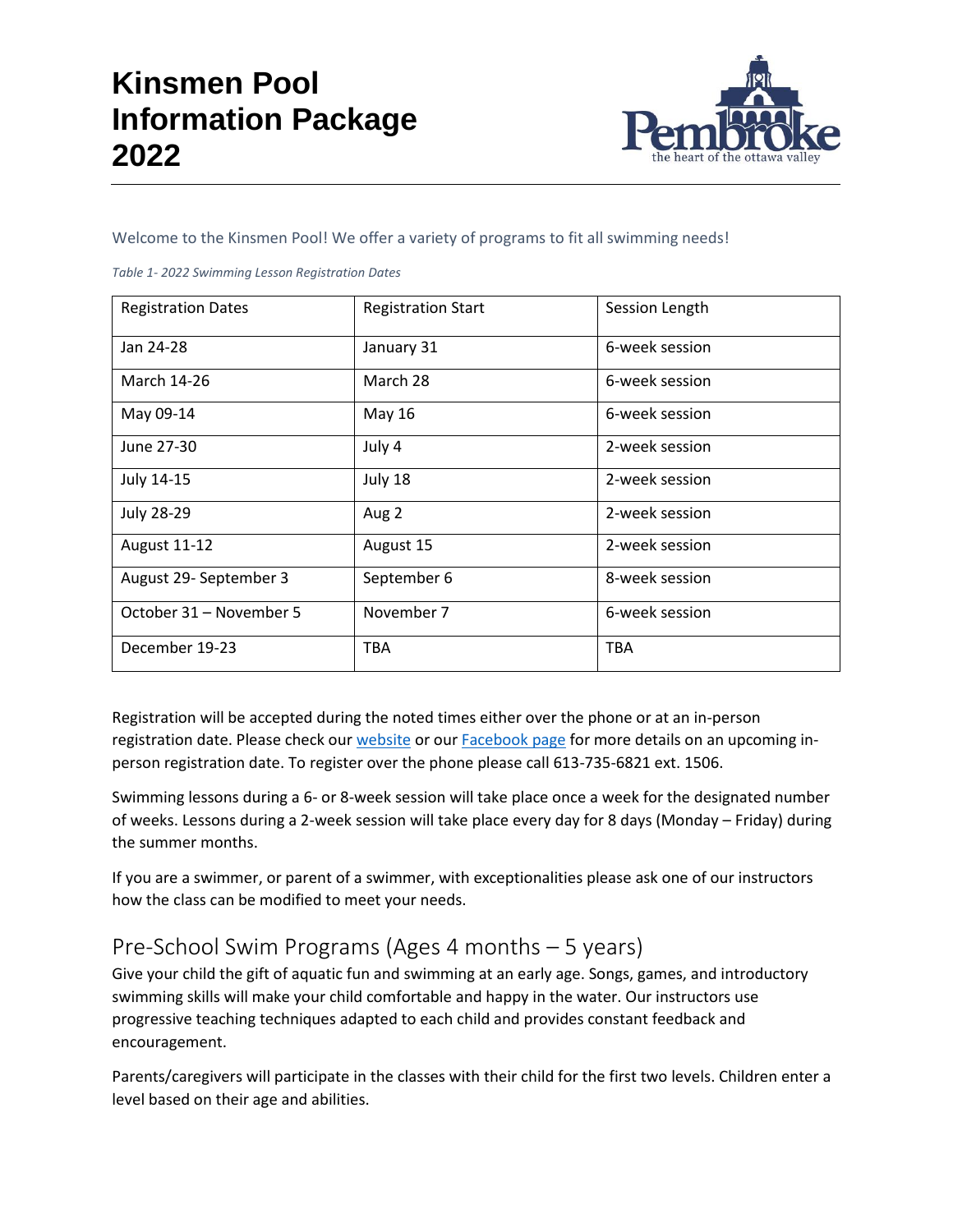

### **Starfish**

To enter this level babies must be 4-12 months of age, and be able to hold their head up, and participating with a parent or caregiver (assisted).

During the classes babies and their caregivers will work on getting wet, buoyancy, and movement, front, back, and vertical positions in the water, and shallow water entries and exits.

### **Duck**

To enter this level babies must be 12-26 months of age, and be able to hold their head up, and participating with a parent or caregiver (assisted).

During the classes babies and caregivers will work on rhythmic breathing, moving forward and backward, front and back floats with recovery, and shallow water entries and exits.

### Sea Turtle

To enter this level children are at least 3 years old but no older than 5. In this level children are also participating without a parent or caregiver.

Toddlers and caregivers work on submersion, front and back floats and glides, jumping into chest-deep water with assistance, kicking on front and front swim.

### Sea Otter

To enter this level children are at least 3 years old but no older than 5. In this level children are also participating without a parent or caregiver.

Swimmers work on front and back floats and glides, kicking on front with a buoyant object, and will be able to swim 1 metre upon completion of this level.

### Salamander

To enter this level children are at least 3 years old but no older than 5. In this level children are also participating without a parent or caregiver. Children must also have had successful completion of the previous level.

Swimmers work on improving their front and back float and jumping into chest deep water unassisted. Kicking is added to the front and back glide and swimmers will be able to swim 2 metres upon completion

### Sunfish

To enter this level children are at least 3 years old but no older than 5. In this level children are also participating without a parent or caregiver. Children must also have had successful completion of the previous level.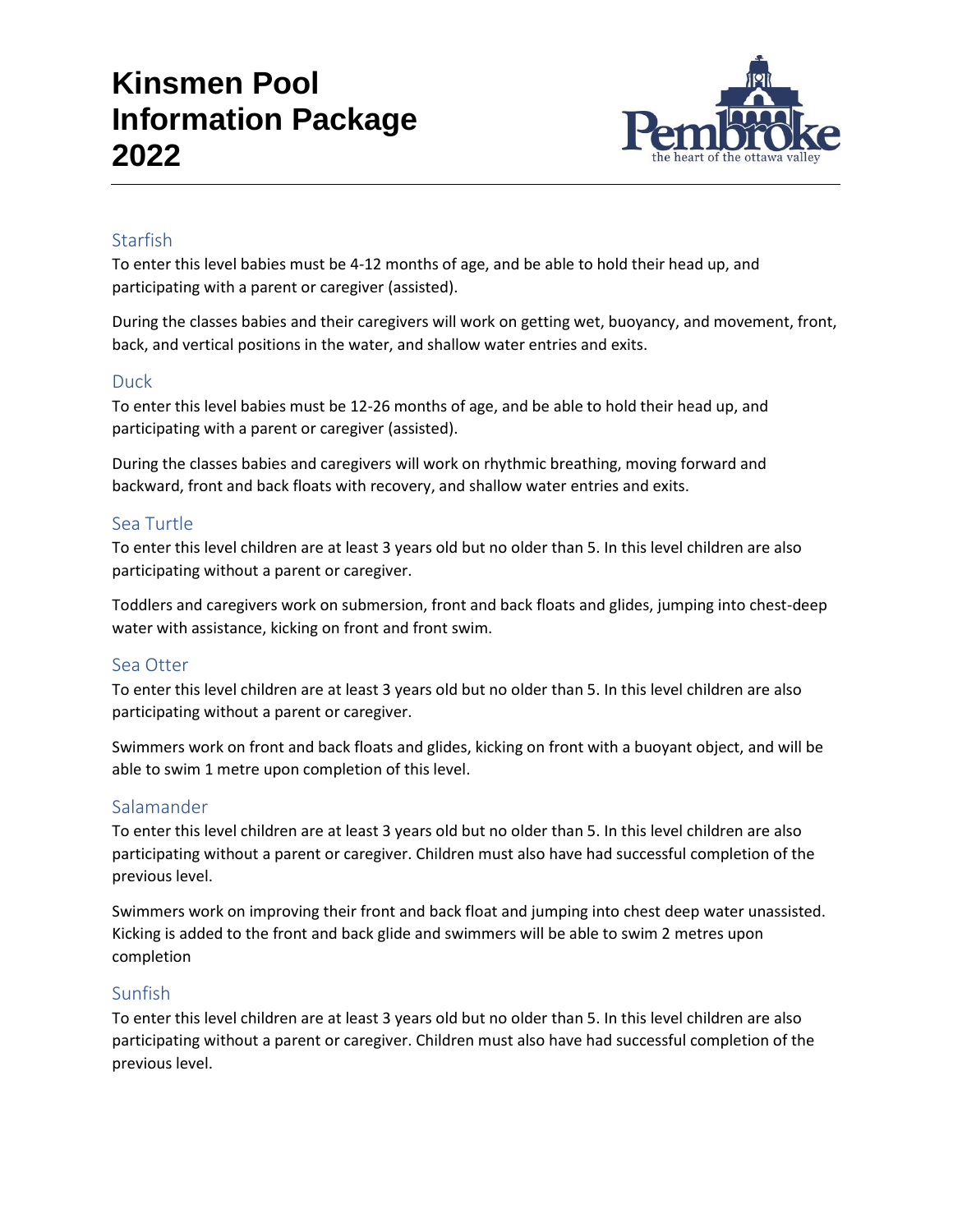

Swimmers work on kicking and can perform glides (front and back), enter deep water safely, float in deep water, swim with a PFD, and swim 5 meters continuously.

### Crocodile

To enter this level children are at least 3 years old but no older than 5. In this level children are also participating without a parent or caregiver. Children must also have had successful completion of the previous level.

Swimmers further develop the front and back glide with kick, front and back swim, jump into deep water, swim with a PFD in deep water, and swim 10 meters continuously.

### Whale

To enter this level children are at least 3 years old but no older than 5. In this level children are also participating without a parent or caregiver. Children must also have had successful completion of the previous level.

Swimmers increase their distance on front and back glide with kick, increase distance on front and back swim, learn the sitting dive, and will be able to swim 15 meters continuously upon completion of the level.

### Swim Kids 1-10 (6-12 years)

Help your child develop a healthy lifestyle through swimming. Your child will learn to swim and stay safe in a fun environment that promotes a personal best and celebrates individual success.

The 10 levels allow for a solid progression. Children learn swimming and survival strokes, and build their distance and speed, while focusing on making safe decisions in, on and around the water.

In each level, participants are evaluated based on performance criteria and progress to the next level once all criteria have been successfully completed.

### Swim Kids 1

To enter this level children are at least 6 years and there is no requirement for previous swimming experience.

Swimmers develop front and back float, front and back glide, flutter kick (assisted), shallow water entries and exits, and swim 5 meters.

### Swim Kids 2

To enter this level children are at least 6 years and have passed the previous level.

Swimmers learn front and back glide with flutter kick, develop front swim, complete deep-water activities (assisted) and swim 10 meters continuously.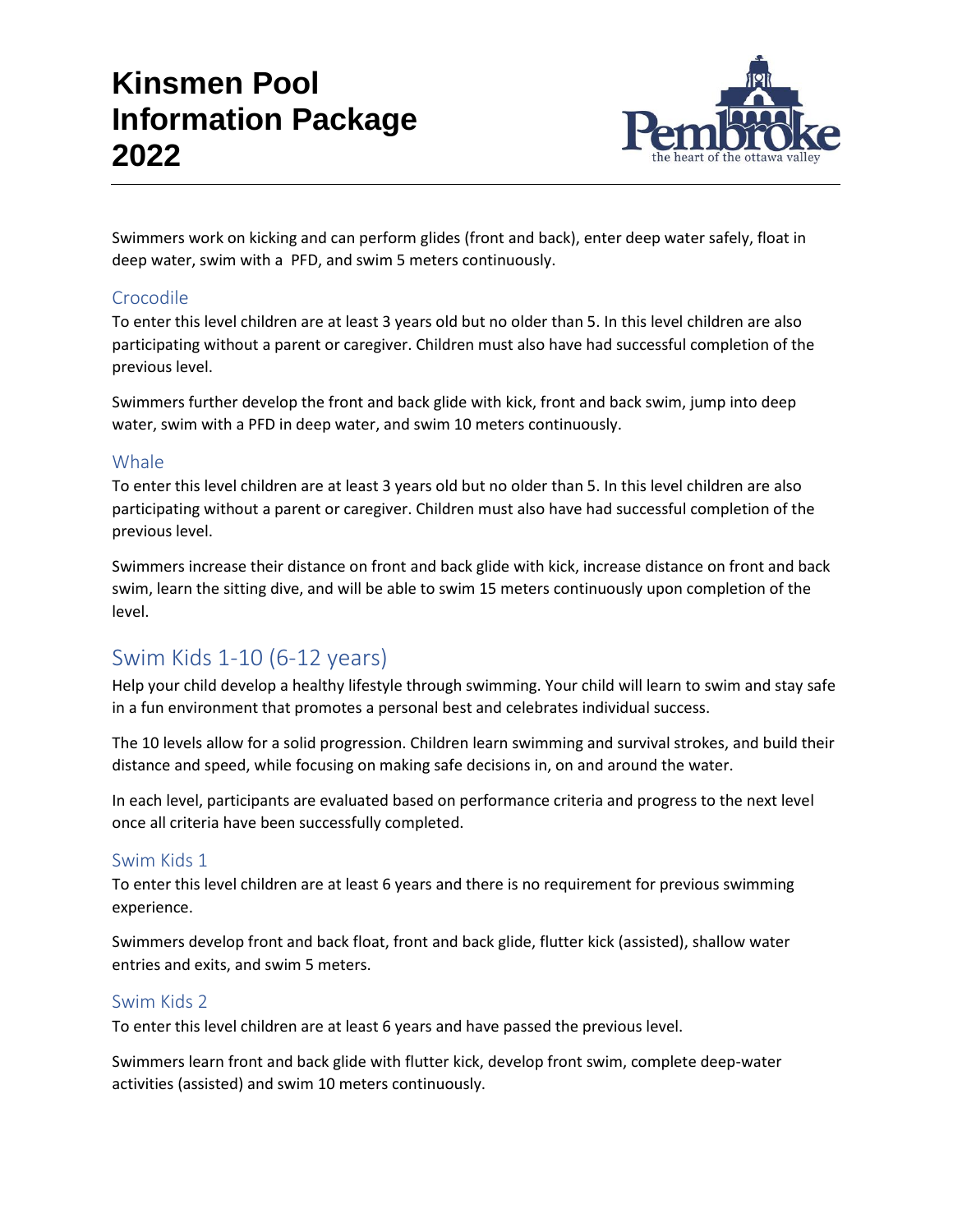

### Swim Kids 3

To enter this level children are at least 6 years and have passed the previous level.

Swimmers increase their distance on front and back glide with flutter kick, perform flutter kick unassisted, wear a PFD in deep water, float in deep water, and swim 15 meters continuously.

### Swim Kids 4

To enter this level children are at least 6 years and have passed the previous level.

Swimmers learn back swim with shoulder roll and front crawl (10m), work on flutter kick on back, perform kneeling dive, introduction to sculling and swim 25 meters continuously.

### Swim Kids 5

To enter this level children are at least 6 years and have passed the previous level.

Swimmers develop front crawl (15m), learn back crawl (15m), and whip kick on back, learn strive dive and treading water, perform head-first sculling on back, and swim 50 meters continuously.

#### Swim Kids 6

To enter this level children are at least 6 years and have passed the previous level.

Swimmers increase their distance on front and back crawl (25m), learn elementary back stroke (15m), learn dolphin kick, tread water in deep water, perform front dive, and swim 75 meters continuously.

### Swim Kids 7

To enter this level children are at least 6 years and have passed the previous level.

Swimmers increase their distance on front and back crawl (50m) and elementary back stroke (25m), learn front scull, perform whip kick on front and dolphin kick, learn stride entry and swim 150 meters continuously.

### Swim Kids 8

To enter this level children are at least 6 years and have passed the previous level.

Swimmers increase their distance on front and back crawl (75m) and elementary back stroke (25m), learn breast stroke (15m), learn eggbeater/tread water, perform feet-first surface dive and standing shallow dive, and swim 300 meters continuously.

### Swim Kids 9

To enter this level children are at least 6 years and have passed the previous level.

Swimmers increase their distance on front and back crawl (100m), elementary back stroke (50m) and breast stoke (25m), learn sidestroke kick, perform head-first surface dive, and swim 400 meters continuously.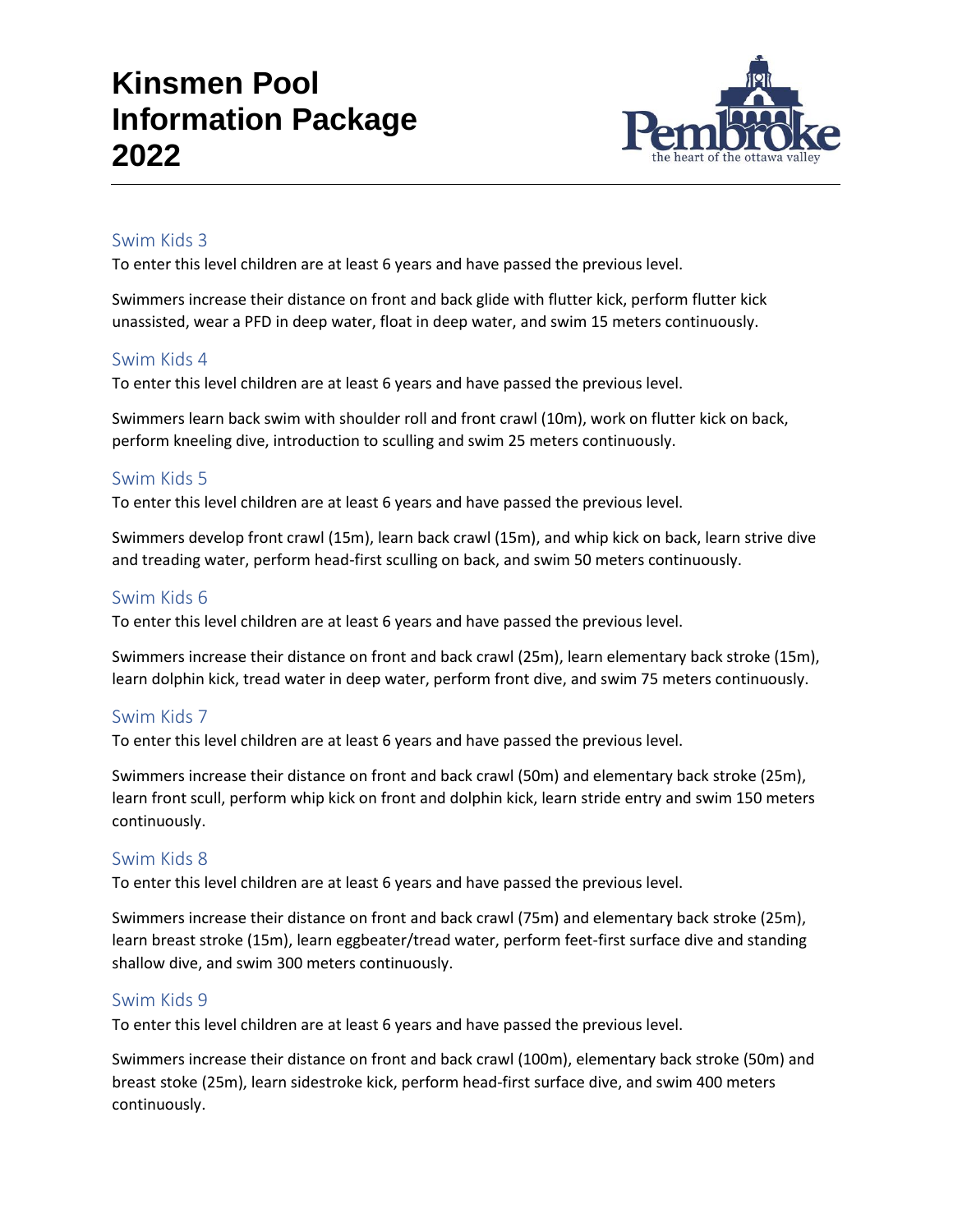

### Swim Kids 10

To enter this level children are at least 6 years and have passed the previous level.

Swimmers increase their distance on front and back crawl (100m), elementary back stroke (50m) and breast stroke (50m), learn sidestroke (25m), perform dolphin kick (vertical), learn feet-first surface dive with underwater swim, and swim 500 metres continuously.

## Lifesaving Society Canadian Swim Patrol Program

Swim patrol is the on-ramp to lifeguarding.

The Swim Patrol provides enriched training for those who are ready to go beyond learn to swim. Swim Patrol's three levels – Rookie, Ranger and Star – continue to develop participants swim strokes and provide the skill foundation that prepares them for success in the Society Bronze medal awards.

### Rookie

Swimmers continue stroke development with 50m front and back stroke, and breaststroke. Lifesaving sport skills include an obstacle swim and 15m object carry. First aid focuses on assessment of conscious victims, contacting EMS and treatment for bleeding. Fitness improves in 350m workouts and 100m timed swims.

### Ranger

Swimmers develop better strokes over 75m of each stroke. They tackle Lifesaving sport skills in a lifesaving medley, timed object support and rescue with a buoyant aid. First aid focuses on assessment of unconscious victims, treatment of victims in shock and obstructed airway procedures. Skill drills develop a strong lifesaving foundation.

### Star

Swimmers are challenged with 600m workouts. 300m timed swims and a 35m object carry. Strokes are refined over 100m swims. First aid focuses on treatment of bone or joint injuries and respiratory emergencies including asthma and allergic reactions. Lifesaving skills include defence methods, victim removals and rolling over and supporting a victim face up in shallow water.

### Leadership Courses

Contact the pool for information regarding upcoming leadership courses. Courses are offered as interest indicates.

### Bronze Star (Minimum 12 years)

This course is excellent preparation for success in Bronze Medallion. Participants develop problem solving and decision-making skills individually and in partners. Candidates learn CPR and develop the necessary lifesaving skills to succeed in Bronze Medallion. Includes a timed 400m swim.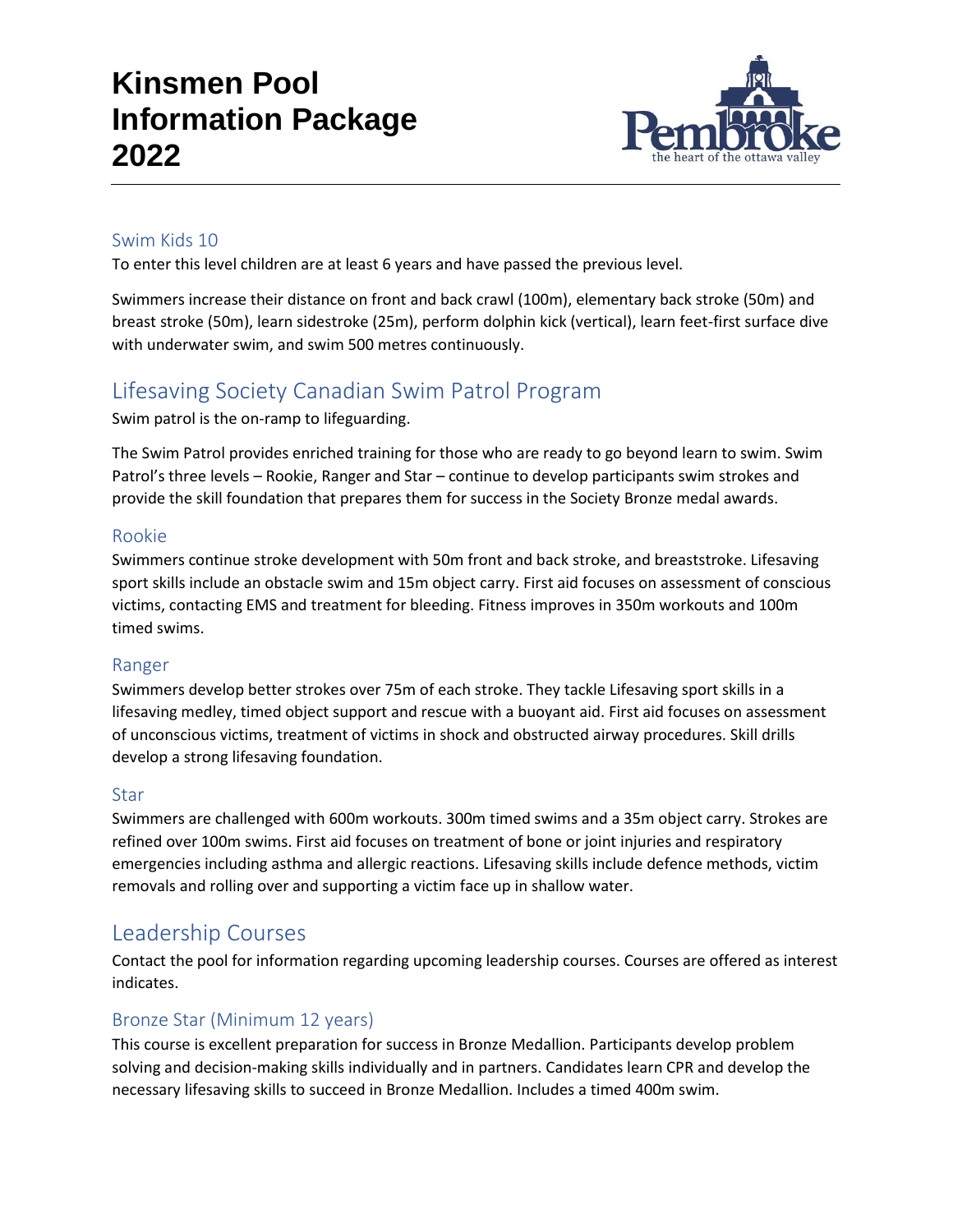

### Bronze Medallion (Minimum 13 years)

This course teaches an understanding of the lifesaving principals embodied in the 4 components of water rescue, education, judgement, knowledge, skills and fitness. Rescuers learn tows and carries, and defence methods and release in preparation for challenging rescues of increased risk involving conscious and unconscious victims of various types. Lifesavers develop stroke efficiency and endurance in a 500m timed swim.

### Bronze Cross (Minimum 14 years)

To take this course candidates must have successfully completed the Bronze Medallion course as well as had successful completion of a minimum Emergency First Aid course (a Standard First Aid Course is recommended as it is required for National Lifeguard).

This course is designed for lifesavers who want to challenge of more advanced training including an introduction to safe supervision in aquatic facilities. Bronze Cross is a prerequisite for all advanced training programs including National Lifeguarding. Included a timed swim of 600m.

### National Lifeguard (Minimum 15 years)

To take this course candidates must have successfully completed the Bronze Cross course as well as had successful completion of Standard First Aid Level C – CPR & AED Certification.

National Lifeguard is Canada's only nationally recognized lifeguard certification program. National Lifeguard is a legal certificate for lifeguarding throughout the country. It is the only lifeguard certificate recognized by the by the province of Ontario for lifeguarding public swimming pools.

The NLS Pool certification is designed to develop the fundamental values, judgement, knowledge, skills and fitness required by lifeguards. The NLS course emphasizes the lifeguarding skills, principals, and practices, and the decision-making processes which will assist the lifeguard to provide effective safety supervision in swimming pool environments.

### National Lifeguard Recert

National Lifeguard certification is current for 2 years and is recertified by completing a NLS recertification exam. The NLS recertification exam is your opportunity to demonstrate your skills and recertify you award. You are responsible for reviewing content and skill preparation for the exam. Your exam is based on the National Lifeguard Award curriculum. Candidates should bring whistle and proof of previous NLS award.

### Water Safety Instructor (WSI) (Minimum 15 years)

The Water Safety Instructor (WSI) Course prepares candidates to instruct the Red Cross Swim programs. Candidates focus on strategies to introduce and develop fitness activities, skills and water safety, and swimming skills in the Red Cross Swim Preschool, Red Cross Swim Kids, Red Cross Swim @ School, Red Cross Swim @ Camp, Red Cross Swim for Adults & Teens, and Red Cross Swim Adapted programs.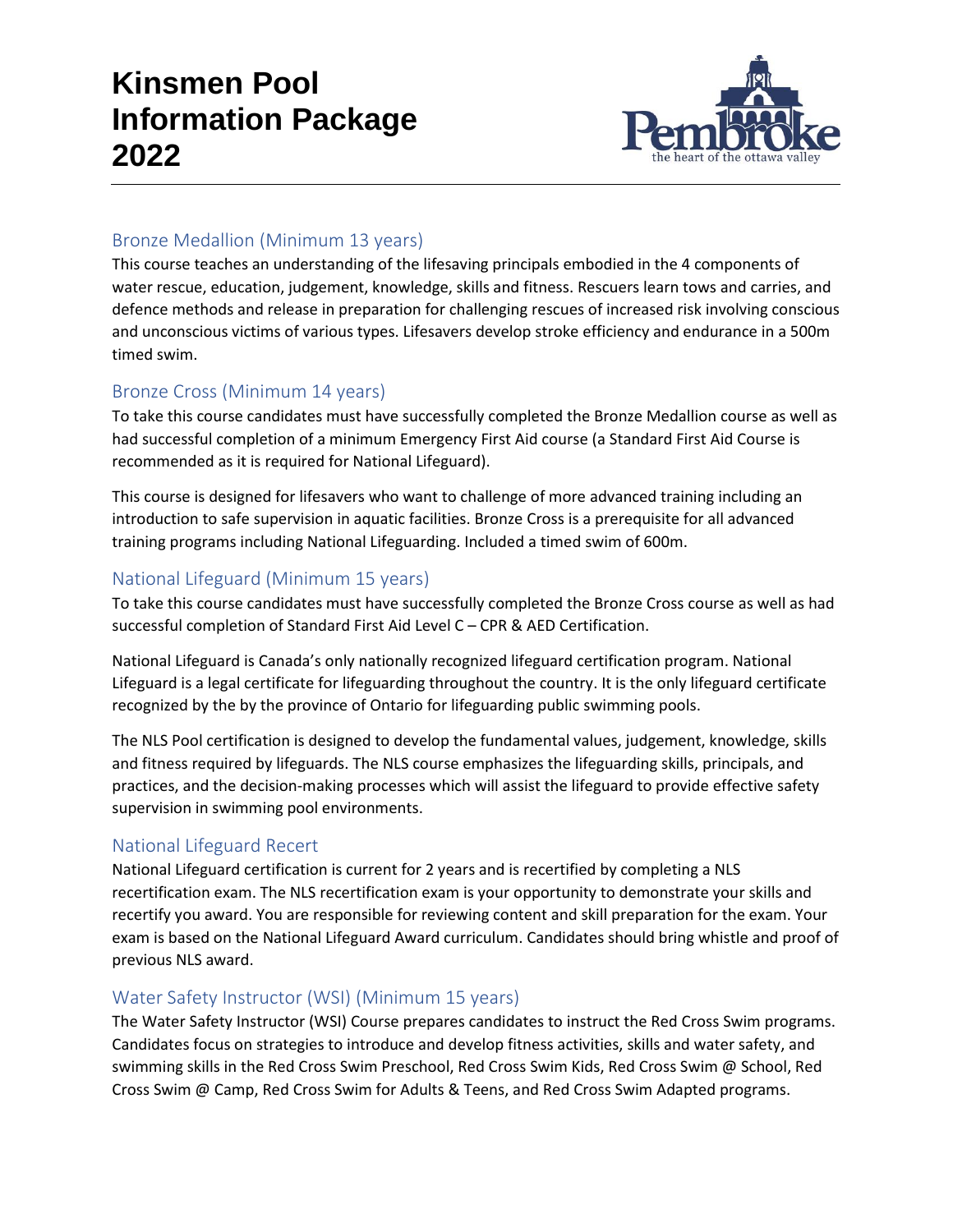

#### Water Safety Instructor Recert

Water Safety Instructors are required to recertify every 2 years to maintain a current certification.

### Lifesaving Instructor (Minimum 16 years)

The Lifesaving Instructor Course prepares individuals to organize, plan, teach, and evaluate lifesaving awards. To take this course, candidates must have successfully completed Bronze Cross or National Lifeguard certifications.

To recertify this course instructors must recertify through the Lifesaving Society's [credit system](https://www.lifesavingsociety.com/teaching/recertifying.aspx) within 24 months.

### Private Swim Lessons

We offer private swim lessons (one swimmer: one instructor) on a limited basis. These lessons are recommended for all swimmers 2+ years that are looking for individual attention. Private lessons are also suitable for participants who are have repeated a level several times and provide an opportunity to focus on completing specific skills in order to move onto the next level.

Private lessons may also fit those individuals with exceptionalities who thrive better in smaller classes.

Due to the high demand of group lessons, there is limited space available for private lessons each session.

### Adult Swim Lessons

### Ladies Red Cross

Swimmers meet Monday and Friday mornings from 9 a.m.-10 a.m. and is suitable for every level of swimmer. Individual and group feedback is provided to all swimmers participating and extra assistance can be provided for those learning to swim.

#### Adult Learn to Swim

Meeting the needs of the both the "Learn to Swim" candidate and the experienced swimmer looking for stroke improvement and skill development.

### Aquabics

A general Aquabics class designed as a medium intensity total body workout, providing a balance of cardiovascular as well as muscular strength and endurance components.

#### *Table 2- Swimming Lesson Rates*

| Program            | Rate | User Fee |
|--------------------|------|----------|
| Pre-School Lessons | \$55 | \$43     |
| Swim Kids 1-4      | \$55 | \$49     |